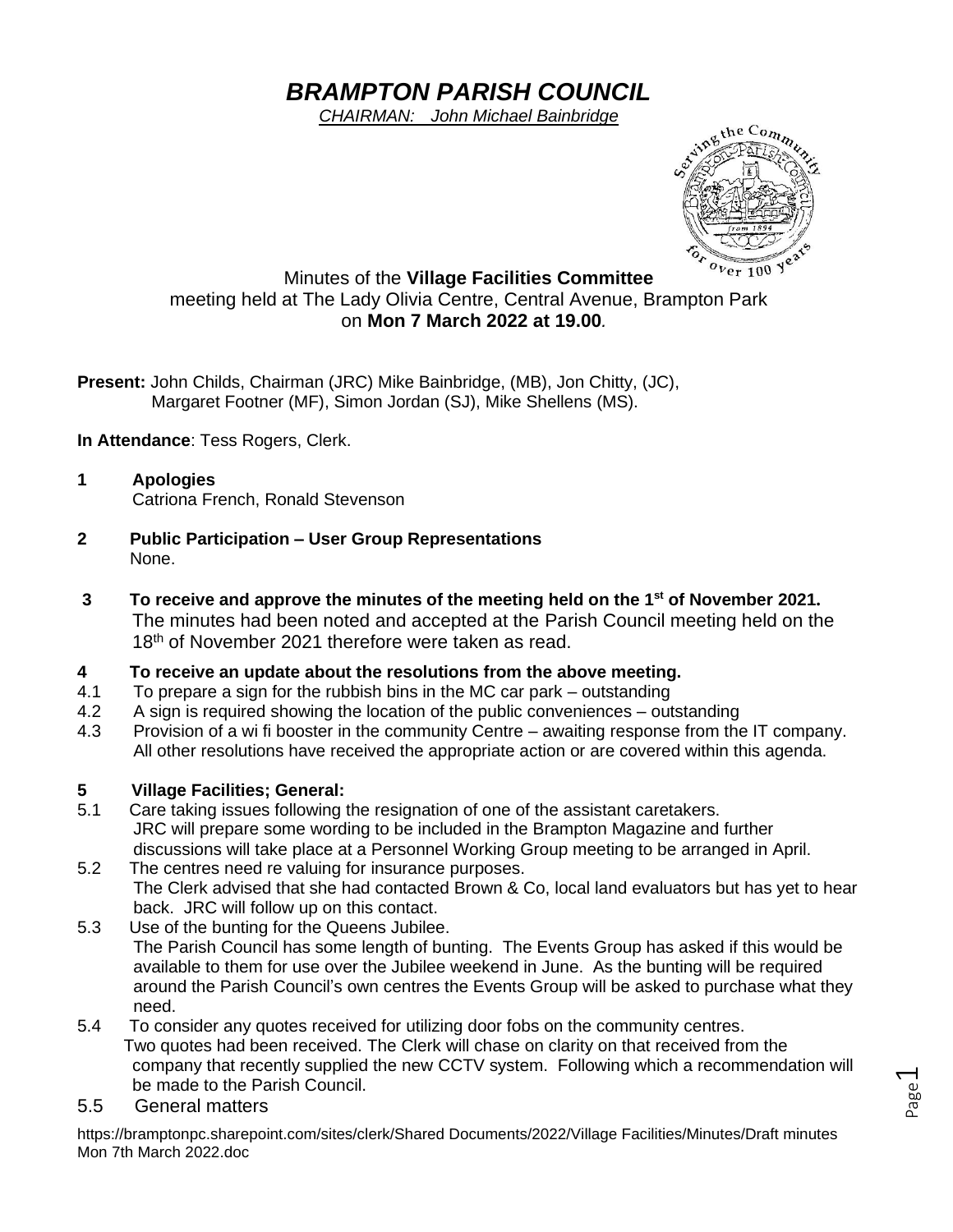Nothing raised.

# 6 **Brampton Park; Lady Olivia Centre**

Charge rates need to be confirmed.

A draft document setting out rates had been produced in April 2021. This was discussed and agreed that these would be the charges set upon the opening of the Centre and to be reviewed once the running costs for the Centre were established.

It was agreed that the fire officer would need to visit to ascertain the correct seating/standingcapacity of the centre

- 6.2 Opening date for review The opening date for the Centre has been held up due to fit out equipment being on long lead times. It was agreed to set opening to coincide with the Jubilee weekend, therefore the  $3<sup>rd</sup>$  of June.
- 6.3 Additional staffing required?

A discussion took place where it was agreed that it was likely an administrator would need to be available daily. However, the finer points will be discussed at a Personnel Working Group meeting. MS declared an interest in the discussion as one of the Parish Council's current employees has been working for him personally (grounds work).

- 6.4 Reclaim of electricity produced by the solar panels. The Clerk has approached three different utility companies who have said they would not be able to supply the Smart Export Guarantee program to the Parish Council. MS volunteered to take this issue on. The Clerk will forward any information she has to him.
- 6.5 Administration of charging points. Huntingdon District Council will be approached to find out how they operate any charging points for which they are responsible. It was also suggested the machines be changed so they accept coinage rather than tokens. JRC undertook to do some research and will report back at the next meeting.

# **7 Community Centre**.

7.1 To consider quote(s) received for new doors and windows.

 JRC presented a quote received from St Neots Windows which appeared very reasonable. JRC proposed, seconded by JC that the Parish Council be asked to agree to a spend of £10K subject to a competitive quote, which he will seek prior to the next Parish Council meeting. Huntingdon District Council will be informed once a decision is taken.

7.2 5-year electrical inspection – remedials and recommendations Awaiting the report from the electrician who carried out the inspection. The Clerk has requested this.

(*note following the meeting: The report has been received on the 8th of March with 3 minor remedials required).*

- 7.3 To review the charging rates It was agreed to keep the rates as they are currently.
- 7.4 General Nothing raised.

# **8 Memorial Centre**

- 8.1 To review the charging rates.
	- It was agreed to keep the rates as they are currently.
- 8.2 5-year electrical inspection remedials and recommendations.

Awaiting the report from the electrician who carried out the inspection. The Clerk has requested this.

 (*note following the meeting: The report has been received on the 8th of March with 9 minor remedials required. The work required in the workshop needs to be carried out before the* 

https://bramptonpc.sharepoint.com/sites/clerk/Shared Documents/2022/Village Facilities/Minutes/Draft minutes Mon 7th March 2022.doc